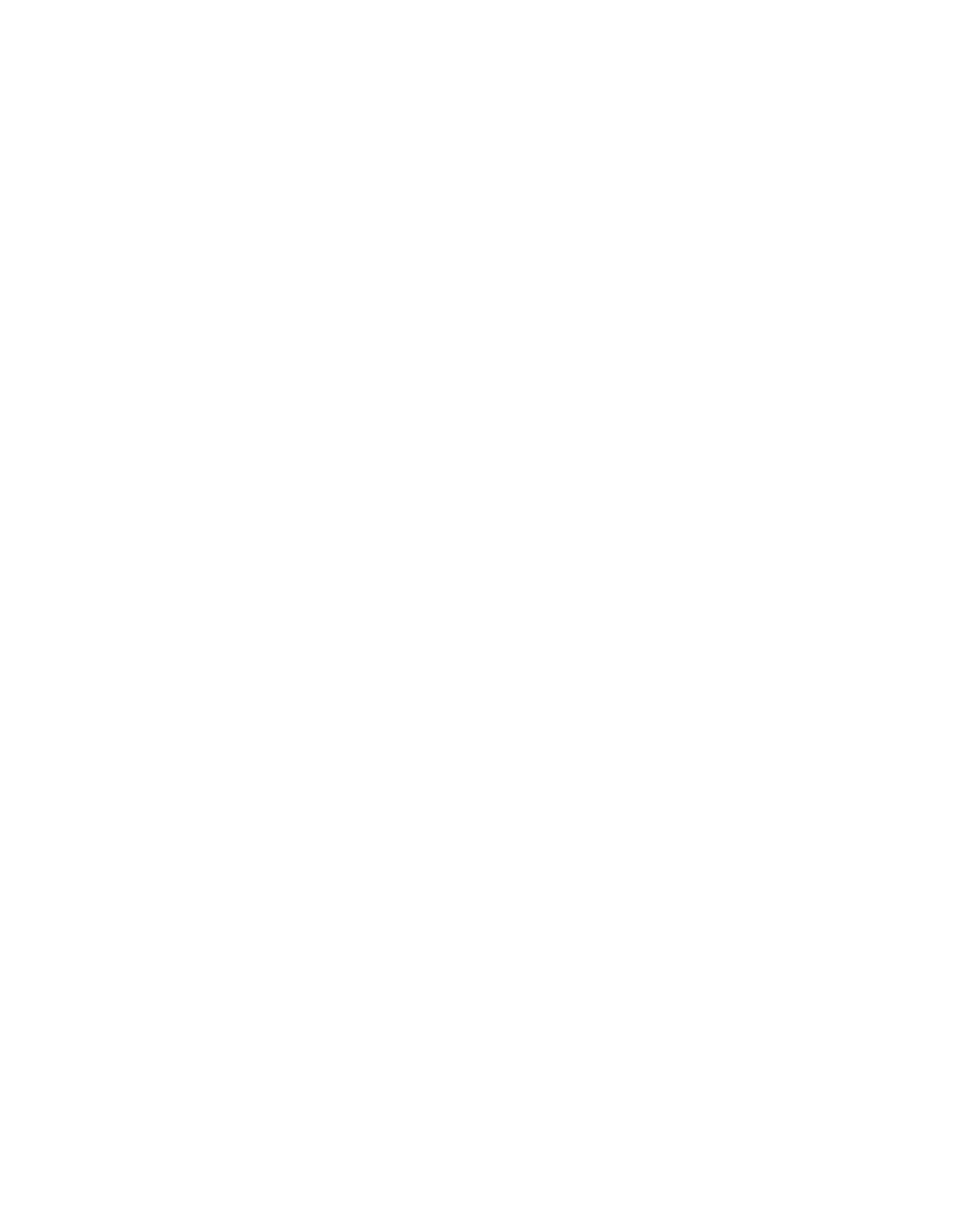**Tiffany Dowell Lashmet Texas A&M Agrilife Extension 6500 Amarillo Blvd. West Amarillo, TX 79106 (806)677-5668 tdowell@tamu.edu http://agrilife.org/texasaglaw** 

Tiffany Dowell Lashmet is an Assistant Professor & Extension Specialist in Agricultural Law with Texas A&M Agrilife Extension. Lashmet focuses her work on legal issues impacting farmers and ranchers, including water law, oil and gas law, eminent domain, right to farm litigation, leasing, farm protection statutes, and landowner liability. Prior to joining Texas A&M in 2013, Lashmet was in private practice at a civil litigation firm in Albuquerque, New Mexico.

Lashmet grew up on her family's farm and ranch in northeastern New Mexico. She attended Oklahoma State University, graduating *summa cum laude* with a Bachelor of Science in Agribusiness Farm and Ranch Management. She then attended the University of New Mexico School of Law where she graduated *summa cum laude* and first in her class with her Juris Doctorate. She is licensed to practice in New Mexico and Texas.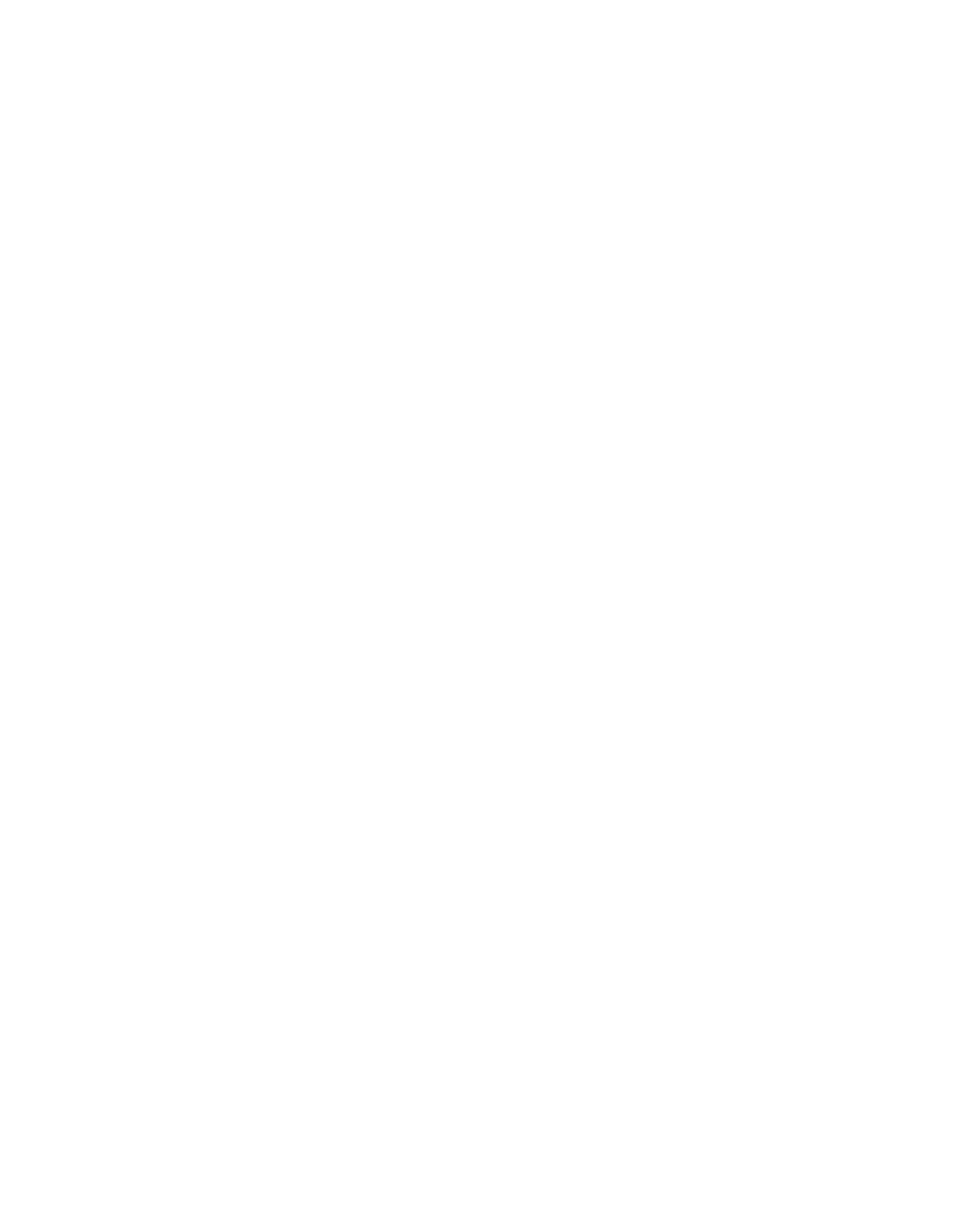# **TABLE OF CONTENTS**

| I. |           |          |  |  |
|----|-----------|----------|--|--|
| Π. |           |          |  |  |
|    | А.        |          |  |  |
|    |           | 1.       |  |  |
|    |           | 2.       |  |  |
|    |           | 3.       |  |  |
|    | <b>B.</b> |          |  |  |
|    |           | 1.       |  |  |
|    |           | 2.       |  |  |
|    |           | 3.       |  |  |
|    |           | 4.       |  |  |
|    | C.        |          |  |  |
|    | D.        |          |  |  |
|    |           |          |  |  |
|    |           |          |  |  |
|    | А.        |          |  |  |
|    |           | 1.       |  |  |
|    |           | 2.<br>3. |  |  |
|    |           | 4.       |  |  |
|    |           | 5.       |  |  |
|    |           | 6.       |  |  |
|    |           | 7.       |  |  |
|    |           |          |  |  |
|    | <b>B.</b> |          |  |  |
|    |           | 1.<br>2. |  |  |
|    |           |          |  |  |
|    | C.        |          |  |  |
|    | D.        |          |  |  |
|    |           |          |  |  |
|    | А.        |          |  |  |
|    |           | 1.       |  |  |
|    |           | 2.       |  |  |
|    |           | 3.       |  |  |
|    | <b>B.</b> |          |  |  |
|    |           | 1.       |  |  |
|    |           | 2.       |  |  |
|    |           | 3.       |  |  |
|    | C.        |          |  |  |
|    | D.        |          |  |  |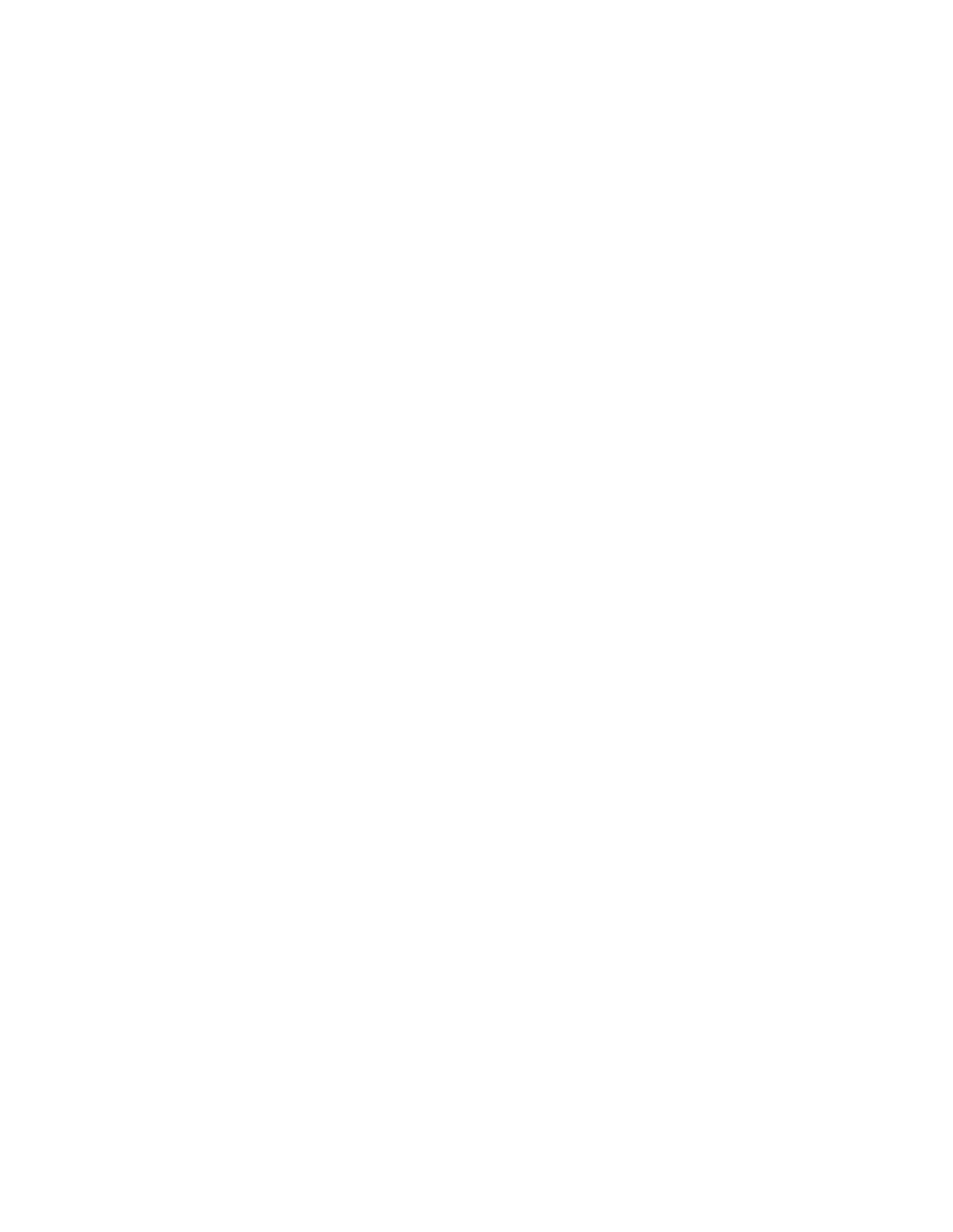# **LANDOWNER LIABILITY PROTECTIONS: Texas Recreational Use Statute, Agritourism Act, and Farm Animal Liability Act**

#### **I. INTRODUCTION**

Texas landowners are frequently concerned about potential liability they might incur if someone is injured on their land. This concern is certainly valid. These lawsuits, known as premises liability suits, are common in Texas courts. In order to protect landowners and to encourage private property to be opened for public use and recreation, the Texas Legislature has passed three important statutes offering limited liability to landowners in certain situations. This article will discuss the Texas Recreational Use Statute, the Texas Agritourism Act, and the Texas Farm Animal Liability Act.

#### **II. RECREATIONAL USE STATUTE**

Understanding the vast majority of Texas land is privately owned and hoping to encourage landowners to allow recreation on their land, the 1965 Texas Legislature passed the Recreational Use Statute, codified at Tex. Civ. Practice and Remedies Code Chapter 75. *See University of Texas at Arlington v. Williams*, 459 S.W.3d 48, 54 (Tex. 2015). Although portions of the Recreational Use Statute apply to nonagricultural land, to government entities, and to certain utilities and electric companies, the scope of this article will focus only on the portions applicable to agricultural land.

#### **A. Statutory Definitions**

The statute includes three definitions related to provisions regarding agricultural land.

#### 1. Agricultural land

Under this statute, there are three types of land that are considered agricultural land. *See* Texas Civ. Practice & Remedies Code 75.001.

First, land suitable for "use in production of plants and fruits grown for human or animal consumption, or plants grown for the production of fibers, floriculture, viticulture, horticulture, or planting seed" is included. *Id.* at 75.001(1)(B).

Second, land suitable for "forestry and the growing of trees for the purpose of rendering those trees into lumber, fiber, or other items used for industrial, commercial, or personal consumption" is deemed to fall within the definition. *See id.* at 75.001(1)(B).

Finally, land suitable for domestic or native farm or ranch animals to be kept for use or profit is covered. *See id.* at 75.001(1)(C).

This seemingly broad definition covers not only land where production agriculture is taking place but also any place that is found "suitable for" the specified activities listed.

#### 2. Premises

The definition states that premises include land, roads, water, watercourses, private ways and buildings, structures, machinery, and equipment attached to or located on the land, road, water, watercourse, or private way. *See* Texas Civ. Practice & Remedies Code 75.001(2). This definition becomes important in cases when people are injured on or near the premises where they intend to undertake in a recreational activity. For example, courts have relied on this definition to apply the Recreational Use Statute where persons have been injured walking to a swimming area (*Karl*, 2015 WL 1869463); walking through a clubhouse after playing a round of golf (*City of Plano v. Homoky*, 294 S.W.3d 809, 816 (Tex. Ct. App. – Dallas 2009); and walking from the park to a parking lot (*Dubois v. Harris Cnty.*, 866 S.W.2d 787, 789 (Tex. Ct. App. Houston [1st Dist.] 1993).

#### 3. Recreation

Initially, when the statute was passed in 1965, it applied only to hunting, fishing, and camping. *See University of Texas at Arlington*, 459 S.W.3d 48, 52 (Tex. 2015).The definition was broadened in 1981 to include "activities such as hunting, fishing, swimming, boating, camping, picnicking, hiking, pleasure driving, nature study, water skiing, and water sports." *See id.* The Legislature explained that this amendment was necessary because many other recreational activities had gained popularity in the nearly two decades since the statute was originally passed. *See id.* at 53. In 1997, the list was amended again to include bird watching, biking, disc golf, dog walking, and "any other activity associated with enjoying nature or the outdoors." *See id.* Lastly, in 1999, radio controlled flying was added. *See id.*

The current definition includes activities such as hunting, fishing, swimming, boating, camping, picnicking, hiking, pleasure driving (including ATVS and off road vehicles), nature study (including bird watching), cave exploration, water skiing and other water sports, biking, disc golf, walking dogs, radio controlled flying, and any other activity associated with nature or the outdoors. *See* Texas Civ. Practice & Remedies Code 75.001(3). This is an extremely broad definition and a non-exhaustive list of activities that fall within the scope of the statute. *See Karl v. Brazos River*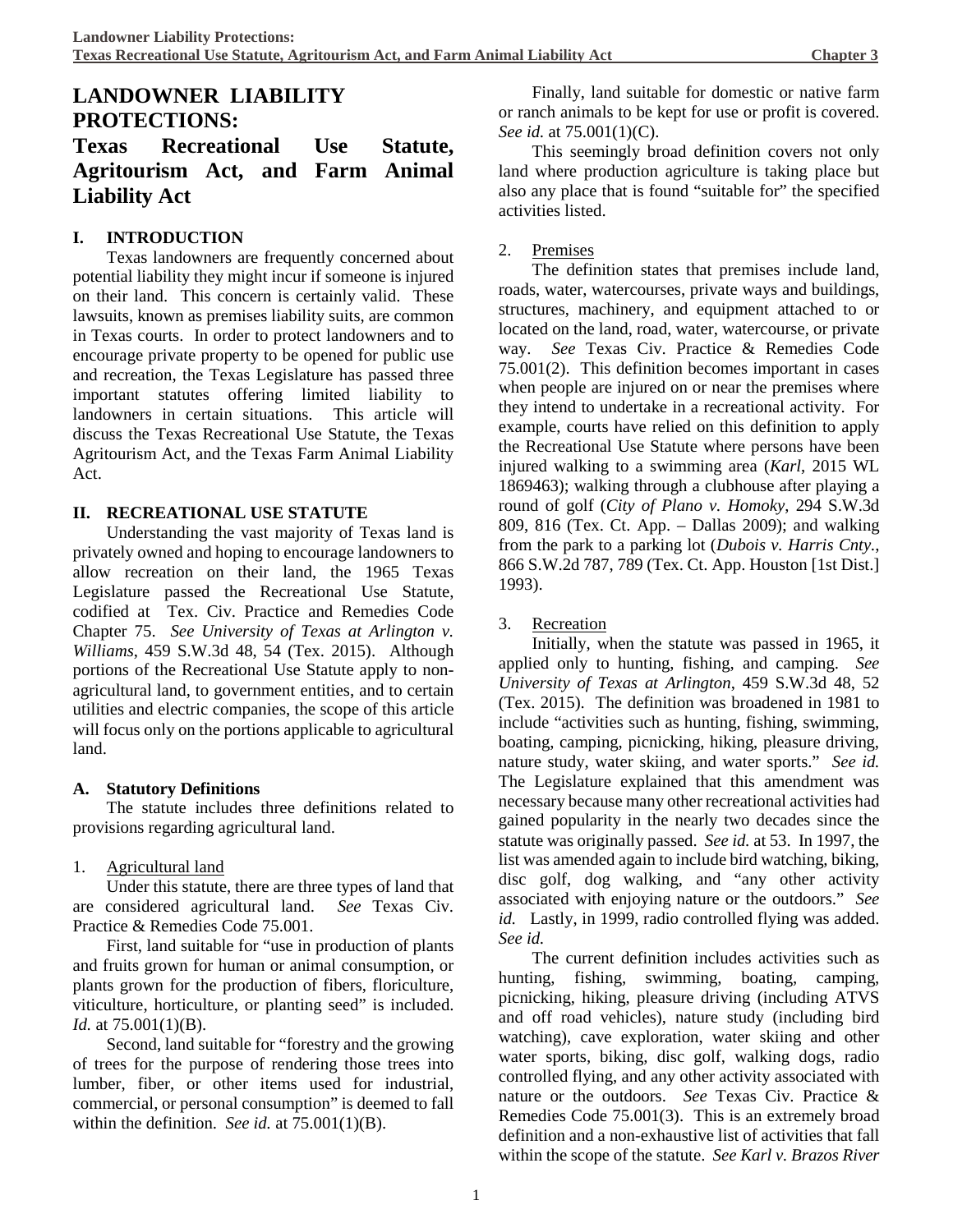*Authority*, 2015 WL 1869463, \_\_ S.W.3d \_\_ (Tex. Ct. App. – Eastland 2015).

## **B. Requirements for Limited Liability**

Essentially, when the statutory requirements are met, a landowner, lessee, occupier, or other person in control of the premises is liable to a plaintiff only if the plaintiff can show gross negligence, intentional conduct, malicious intent, or bad faith. *See* Tex. Civ. Practice and Remedies Code 75.002(d). The applicability of the limited liability can essentially be analyzed in a series of four questions.

1. Is the defendant an owner, occupier, or lessee of the property?

The statutory protection available applies to landowners, lessees, and occupiers of land. This allows a broad protection to each of these classes of people. For example, in *Stephen F. Austin State Univ. v. Flynn*, 228 S.W.3d 653, 658 (Tex. 2007), the court found that although the university had dedicated an easement to the public, because that did not remove ownership of the underlying fee estate, the university was entitled to protections of the statute as an owner of the property.

2. Was the property at issue "agricultural land?"

Here, the court simply determines if the property at issue meets the "agricultural land" definition listed in Section 75.001(1). Please note that portions of this statute apply to land other than agricultural land, but that discussion is beyond the scope of this article.

3. Did the plaintiff engage in or enter for a recreational purpose?

Several court cases have considered whether an injured party "entered the premises for recreation" and, therefore, the act would apply.

First, courts have made clear it is not the parties' intent or the normal use of the property that controls, but instead, the relevant inquiry is what activity the injured party was engaged in at the time of the injury. *See City of Bellmead v. Torres*, 89 S.W.3d 611, 614 (Tex. 2002). In that case, the plaintiff went to a softball complex to play a competitive game, but was injured while sitting on a swing. The Supreme Court determined that the relevant question was not whether competitive softball qualified as "recreation," but whether sitting on a swing met the definition. *See id.*

Second, courts have found the following activities to meet the definition of "recreation:" sitting on a swing (*Torres*, 89 S.W.3d at 615); playing outdoor sand volleyball (*Univ. of Tex. Health Sci. Center at Houston v. Garcia*, 346 S.W.3d 220, 225 (Tex. Ct. App. – Houston [14th Dist.] 2011); walking on Marina from shower to a boat (*City of Corpus Christi v. Ferguson*, 2014 WL 4595146 (Tex. Ct. App. – Corpus Christi

2014) (not designated for publication); playing an information soccer game after a picnic at a park (*Garcia v. City of Richardson*, 2002 WL 1752219 (Tex. Ct. App. – Dallas 2002); playing on playground equipment (*Kopplin v. City of Garland*, 869 S.W.2d 433, 441 (Tex. Ct. App. – Dallas 1993); visiting a zoo (*City of Dallas v. Patrick*, 247 S.W.3d 452 (Tex. Ct. App. – Dallas 2011); and bicycling to work (*City of San Antonio v. Peralta*, 476 S.W.3d 653, 658 (Tex. Ct. App. – San Antonio 2015).

On the other hand, the following activities have failed to meet the definition of "recreation:" spectating at a competitive sporting event (*Williams*, 459 S.W.3d at 55); outdoor weddings (*Sullivan v. City of Ft. Worth*, 2011 WL 1902018 (Tex. Ct. App. – Ft. Worth 2011) (not designated for publication)); and walking through an outdoor area to reach a parking lot (*Vidrine v. Center for Performing Arts at Woodlands*, 2013 WL 5302654 (Tex. Ct. App. – Beaumont 2103) (not designated for publication).

#### 4. Are one of the three monetary requirements satisfied?

The Recreational Use Statute applies as long as landowners meet one of the three monetary requirements listed in Texas Civil Practice and Remedies Code 75.003(c).

#### *a. No fee is charged.*

This first option is the simplest. For landowners allowing persons to enter their agricultural land for recreational purposes free of charge, the Recreational Use Statute protections apply. *See id.* 75.003(c)(1).

#### *b. Taxes are sufficiently greater than fees charged.*

The second option applies where a landowner charges a fee to enter the property, but where the "total charges collected in the previous calendar year for all recreational use of the entire premises of the owner, lessee, or occupant are not more than 20 times the total amount of ad valorem taxes imposed on the premises for the previous calendar year." *Id.* 75.003(c)(2). Said more simply, a landowner should first calculate all income received from recreational users for the past calendar year. Next, the landowner should calculate the total ad valorem taxes he or she paid for their entire premises the past calendar year. Importantly, courts have made clear that this includes *all* property owned by the landowners, not just that where recreation occurs. *See Howard v. East Texas Baptist University*, 122 S.W.3d 407 (Tex. Ct. App. – Texarkana 2003) ("encompasses the property opened to the public for recreational use and any other real property owned by the party seeking limited liability under the statute; that is, the owner's *entire* premises."). So long as the total income calculated is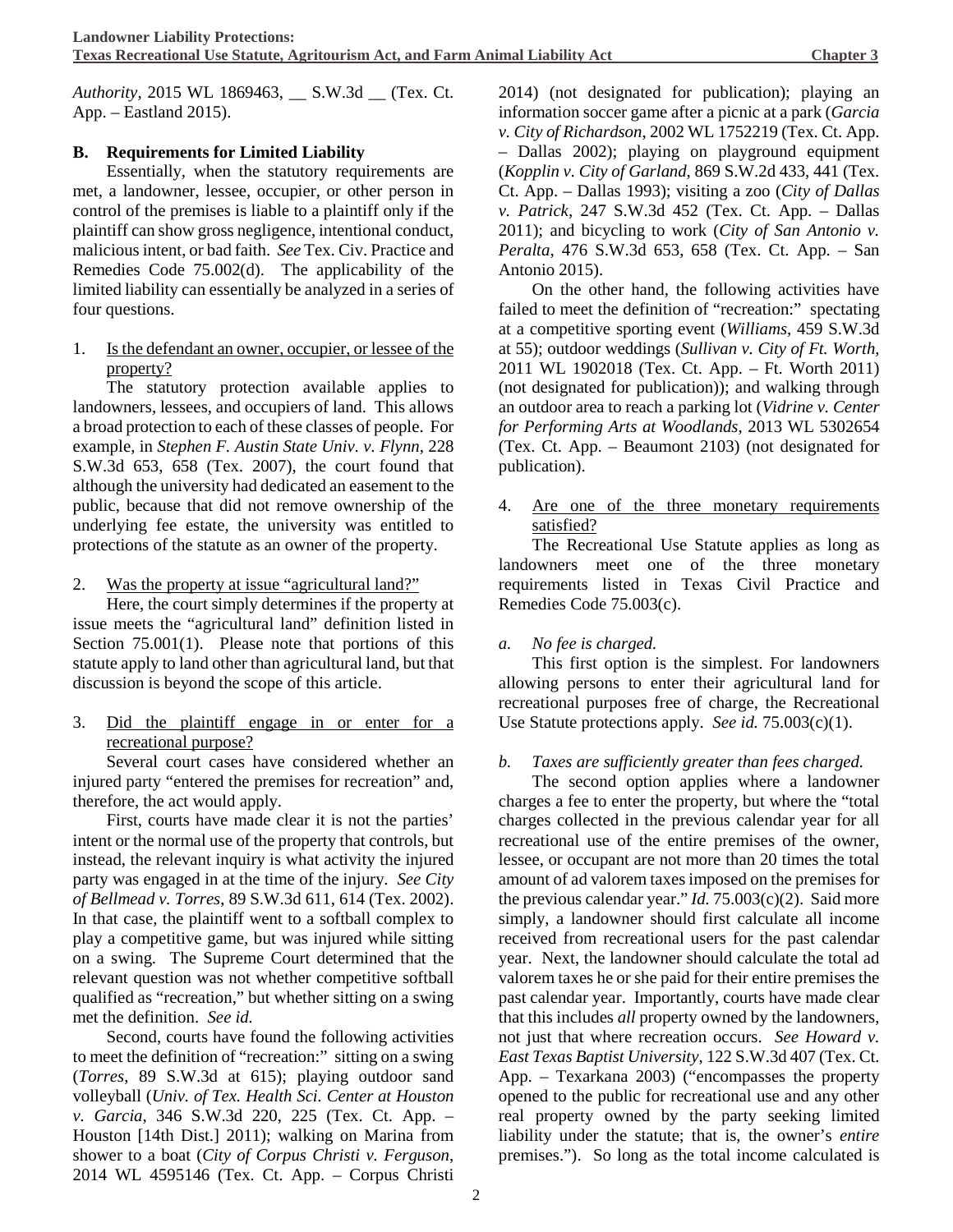not 20 times higher than the total taxes paid, the landowner is covered by the statute.

#### *c. Adequate insurance is maintained.*

The final option provides that if a landowner carries liability insurance coverage of equal or greater to that described in Texas Civil Practice and Remedies Code 75.004(a), he or she is covered under the statute, regardless of compensation received by recreational users. The required coverage level is \$500,000 for each person, \$1 million for each occurrence of bodily injury, and \$100,000 for each occurrence of property damage. *See* Tex. Civ. Practice and Remedies Code 75.004(a).

Agricultural landowners who elect to meet this option are afforded an additional benefit. The statute provides a limit on the damage amount that may be awarded in cases where an agricultural landowner, lessee, or occupant carried this level of insurance. *See id.* "The total liability of an owner, lessee, or occupant for a single occurrence is limited to \$1 million, and the liability also is subject to the limits for each single occurrence of bodily injury or death and each single occurrence for injury to or destruction of property states in this subsection. *Id.*

## **C. Exceptions**

When the statutory requirements are met and the Recreational Use Statute applies, the only exceptions that exist are where a defendant is grossly negligent, acts willfully or wantonly, acts with malicious intent, or acts in bad faith. *See* Tex. Civ. Practice and Remedies Code 75.002 (a-d).

Courts have explained that a landowner has no duty to warn or protect recreational users from obvious defects and conditions on the land. "The owner may assume that the recreational user needs no warning to appreciate the dangers of natural conditions, such as a sheer cliff, a rushing river, or even a concealed rattlesnake." *State v. Shumake*, 199 S.W.3d 279, 288. Conversely, a landowner can be liable for gross negligence if the landowner creates a condition the recreational user would not reasonably expected to encounter on the property in the course of the permitted use. *See id.*; *e.g. City of Waco v. Kirwan*, 298 S.W.3d 618, 626 (Tex. 2009) (a landowner under the recreational use statute does not generally owe a duty to warn or protect against dangers of natural conditions on the land and, therefore, failing to do so will not ordinarily meet the standard of gross negligence.)

Courts interpreting the gross negligence exception have explained that gross negligence includes two elements. First, the act or omission, when viewed objectively, must involve an extreme degree of risk, considering the probability and severity of potential harm to others. *See Howard*, 122 S.W.3d at 412. Second, the actor must have actual, subjective

awareness of the risk involved, but proceed in conscious indifference to the rights, safety, and welfare of others. *See id.* Put another way, "the plaintiff must show that the defendant knew about the peril, but his acts or omissions demonstrate that he did not care." *Louisiana-Pac. Corp. v. Andrade*, 19 S.W.3d 245, 246-47 (Tex. 1999).

In 2015, the Texas Supreme Court held that allegations, if taken as truthful, in *Peralta*, 476 S.W.3d at 660-61, constituted a claim of gross negligence. The plaintiff was injured when he rode his bike into an uncovered sewer hole. *See id.* at 655. He alleged that the defendant knew the cover plate was missing, knew that a missing plate created a grave risk of harm, and was consciously indifferent to his safety by failing to replace the plate or post warnings. *See id.* at 659.

## **D. Summary and Key Points**

Landowners who intend to open their property to allow recreational activities should carefully consider whether the protections of the Recreational Use Statute will apply. This statute, unlike the Agritourism Act or Farm Animal Liability Act, requires no signage or signed documents. Instead, owners, lessees, and occupiers of agricultural land need only ensure they meet one of the three monetary requirements listed in the statute.

## **III. AGRITOURISM ACT**

In 2015, the Texas Legislature passed, and Governor Perry signed, Senate Bill 610, known as the Texas Agritourism Act, codified as Texas Civil Practice and Remedies Code Chapter 75A. This Act offers important protections of which Texas landowners and attorneys should be aware.

Essentially, this statute provides that an "agritourism entity" is not liable to any person for injuries or damages to an "agritourism participant" injured on "agricultural land" if either the required signage is posted or a written agreement containing the required language is signed prior to the activity.

## **A. Statutory Definitions**

The statute offers definitions of the following terms:

## 1. Agricultural land

Agricultural land is defined as land suitable for "use in production of plants and fruits grown for human or animal consumption, or plants grown for the production of fibers, floriculture, viticulture, horticulture, or planting seed" or "domestic or native farm or ranch animals kept for use or profit." *See* Texas Civ. Practice & Remedies Code 75A.001(1). This seemingly broad definition includes all land suitable for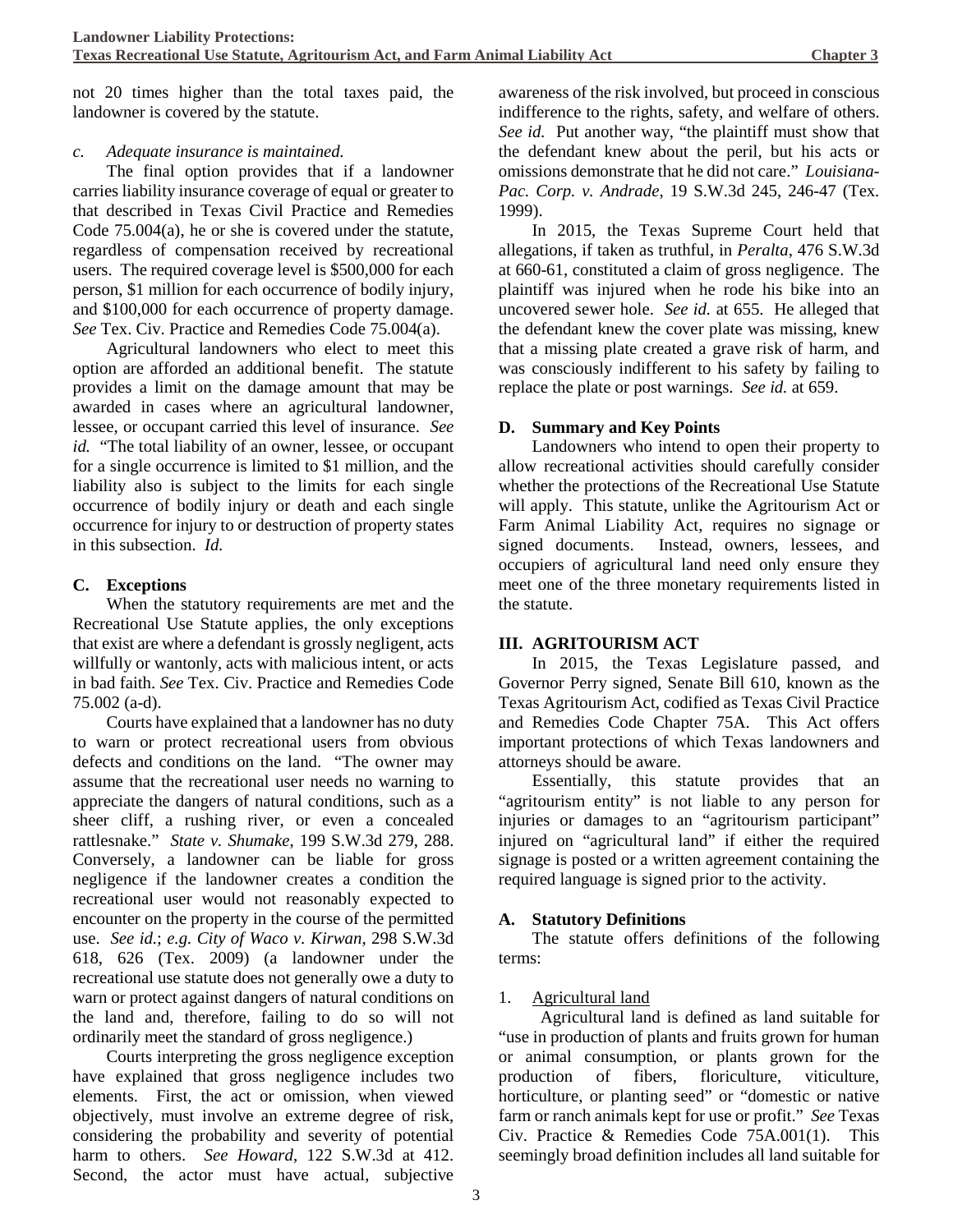growing crops and raising livestock, not just that land upon which these activities are being conducted.

An important omission exists when this definition of "agricultural land" is compared to the definition of the same term under the Texas Recreational Use Statute. The two definitions are identical, except for one important clause. Omitted from the definition included in the Agritourism Act is forestry land. Under the Recreational Use statute, the "agricultural land" definition includes "forestry and the growing of trees for the purpose of rendering those trees into lumber, fiber, or other items used for industrial commercial, or personal consumption." *See* Texas Civ. Practice & Remedies Code 75.001(1). The omission of this portion of the definition certainly appears intentional, or an important oversight by the Legislature. When one considers that the drafters of the Agritourism Act expressly referred back to definitions in the Recreational Use Statute when defining "premises" and "recreation," it appears curious that they did not do so with regard to agricultural land, unless they intended the Agritourism Act not to apply to forestry land. *Compare* Tex. Civ. Practice & Remedies Code 75A.001(6) and (7) *with* 75A.001(1).

#### 2. Agritourism activity

Any activity occurring on agricultural land for the purpose of recreational or educational purposes meets the definition of an "agritourism activity." *See* Texas Civ. Practice & Remedies Code 75A.001(2). Compensation paid is irrelevant to whether an activity meets this definition. *See id.* Again, this appears to be a broad-reaching definition, including more than might typically be thought of as "agritourism" such as corn mazes and pumpkin patches.

#### 3. Agritourism entity

Agritourism entities are defined as any person "in the business of providing an agritourism activity." *See* Texas Civ. Practice & Remedies Code 75A.001(3). While in the Legislature, the bill was amended to expressly state an agritourism entity includes "a person who displays exotic animals to the public on agricultural land." *See id.* Again, compensation is irrelevant in determining whether a business qualifies under this definition. *See id.*

#### 4. Agritourism participant

An agritouism participant is anyone who engages in an agritourism activity. *See* Texas Civ. Practice & Remedies Code 75A.001(4). Importantly, this definition expressly excludes employees of the agritourism entity. *See id.* If an employee is injured, the Agritourism Act's protections do not apply. Whether the Farm Animal Liability Act is applicable to employees has been often litigated, *see* Section IV(C),

*supra*, so by including this limitation in the definition of agritourism participant, the Legislature likely intended to avoid that controversy.

## 5. Agritourism participant injury

An "agritourism participant injury" is simply defined as an injury sustained by an agritourism participant, including bodily injury, emotional distress, death, property damage, or any other loss resulting from participation in an agritourism activity. *See* Texas Civ. Practice & Remedies Code 75A.001(5).

## 6. Premises

The definition of "premises" refers back to the definition of this term in the Recreational Use Statute. *See* Texas Civ. Practice & Remedies Code 75A.001(6). Specifically, premises includes land, roads, water, watercourses, private ways, buildings, structures, machinery, and equipment attached to or located on the land, road, water, watercourse, or private way. *See*  Texas Civ. Practice & Remedies Code 75.001(2).

#### 7. Recreation

Again, the Legislature simply referred to the way "recreation" is defined in the Recreational Use Statute as being applicable to the Texas Agritourism Act as well. *See* Texas Civ. Practice & Remedies Code 75A.001(7). The broad definition includes activities such as hunting, fishing, swimming, boating, camping, picnicking, hiking, pleasure driving (including ATVS and off road vehicles), nature study (including bird watching), cave exploration, water skiing, other water sports, biking, disc golf, walking dogs, radio controlled flying, and any other activity associated with nature or the outdoors. *See* Texas Civ. Practice & Remedies Code 75.001(3). Again, this is an extremely broad definition. For discussion of cases interpreting this provision in the context of the Recreational Use Statute, refer to Part  $II(B)(3)$  above.

#### **B. Requirements for Limited Liability**

As noted above, if an agritourism participant suffers an agritouruism injury on agricultural land, an agritourism entity is not liable to any person for damages if one of the following two options are met: (1) required signage is posted; or (2) a release including required language is obtained. *See* Texas Civ. Practice & Remedies Code 75A.002.

#### 1. Required Signage

The first option in order to qualify for limited liability is for a landowner to post warning signs. *See* Texas Civ. Practice & Remedies Code 75A.002(1). Under the statute, the signs must be clearly visible on or near any premises where an agritourism activity occurs.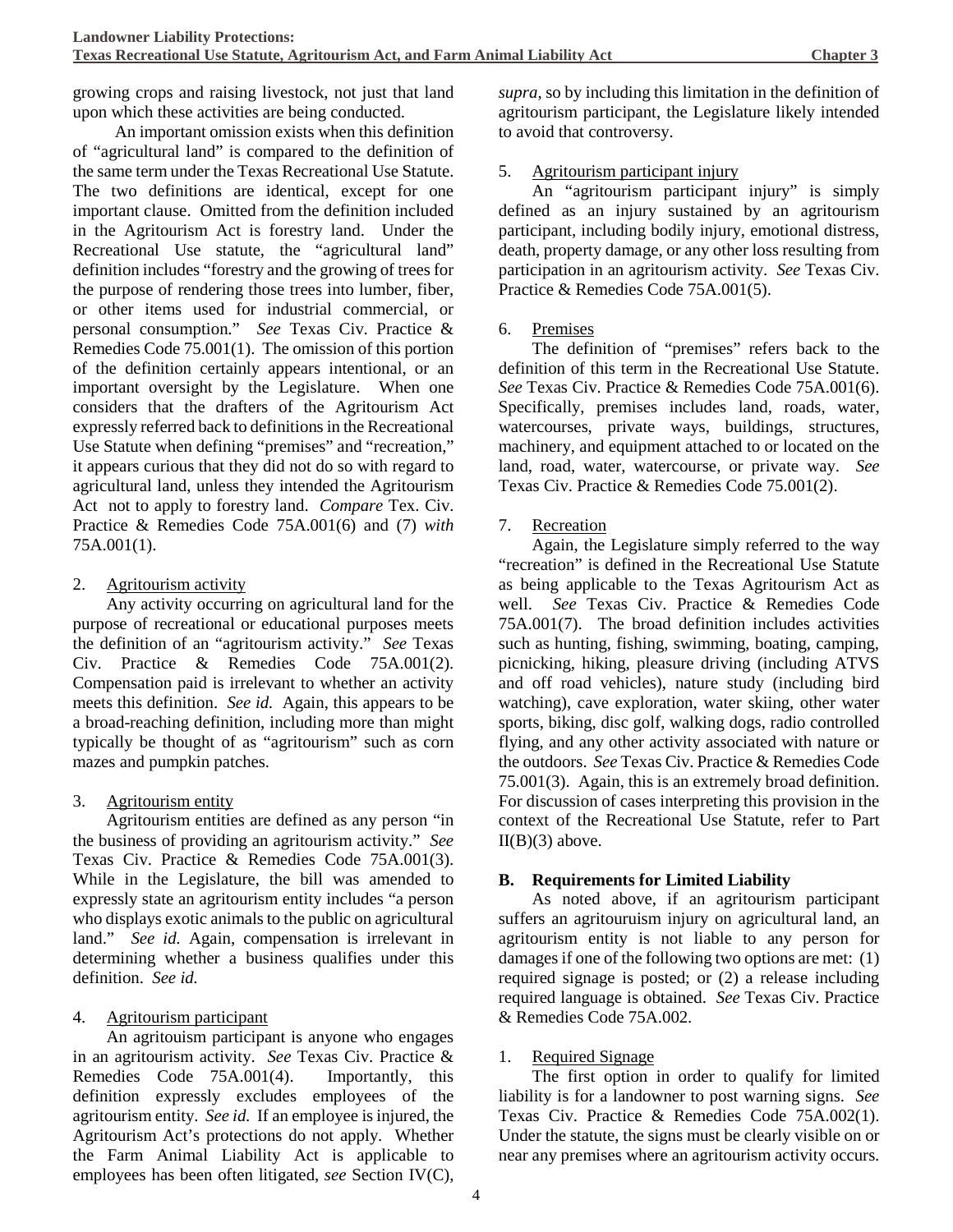*See* Texas Civ. Practice & Remedies Code 75A.003. The sign must contain the following language:

"WARNING: UNDER TEXAS LAW (CHAPTER 75A, CIVIL PRACTICE AND REMEDIES CODE), AN AGRITOURISM ENTITY IS NOT LIABLE FOR ANY INJURY TO OR DEATH OF AN AGRITOURISM PARTICIPANT RESULTING FROM AN AGRITOURISM ACTIVITY." Texas Civ. Practice & Remedies Code 75A.003.

One obvious benefit of electing to utilize the required signage is that once the signs are posted in the proper place, the landowner's work is done. He or she is not required to obtain signatures on releases before persons enter the property for a recreational or educational activity. Further, if a person brings an unexpected guest with him or her, the sign will likely be sufficient warning to that person of limited liability, regardless of the lack of a signed waiver or agreement.

#### 2. Required release language

The alternative option is for the agritourism entity to obtain a signed, written agreement from participants. *See* Texas Civ. Practice & Remedies Code 75A.004. The agreement must be (1) signed before participation in an agritourism activity; (2) signed by the participant or the participant's guardian if he or she is a minor; (3) separate from any other agreement between the participant and entity except a different warning, consent, or assumption of risk, (4) printed in at least 10 point bold type; and (5) contain the following language:

"AGREEMENT AND WARNING: I UNDERSTAND AND ACKNOWLEDGE THAT AN AGRITOURISM ENTITY IS NOT LIABLE FOR ANY INJURY TO OR DEATH OF AN AGRITOURISM PARTICIPANT RESULTING FROM AGRITOURISM ACTIVITIES. I UNDERSTAND THAT I HAVE ACCEPTED ALL RISK OF INJURY, DEATH, PROPERTY DAMAGE, AND OTHER LOSS THAT MAY RESULT FROM AGRITOURISM ACTIVITIES." Texas Civ. Practice & Remedies Code 75A.004.

Although this option will require more paperwork on the part of the agritourism entity, it may provide an important protection in the event that minor children are injured on the property. The Texas Supreme Court has not ruled on whether a liability release signed by a parent on behalf of a minor child is enforceable. At least one Texas appellate court has held that they are not. *See Munoz v. II Jaz Inc.*, 863 S.W.2d 207 (Tex. App. Houston 1993). The rationale behind this decision is that Texas law seeks to be especially protective of children and that parents should not be able to waive a child's personal injury claims. Given this unsettled legal question, the fact that the Agritourism Act expressly states that a guardian may release liability on behalf of a minor if the written release option is used may prove to be important if seeking to enforce a release against an injured minor.

## **C. Exceptions**

The limitation on liability offered by this statute is not, however, unlimited. Numerous exceptions apply that will likely result in many case-by-case determinations as to whether the Agritourism Act will apply. These exceptions are as follows:

- 1. The protections do not apply if the injury was proximately caused by the entity's "negligence evidencing a disregard for the safety of the agritourism participant." Texas Civ. Practice & Remedies Code 75A.002(b)(1)(A).
- 2. The protections do not apply if the injury is proximately caused by a dangerous condition of which the entity had actual knowledge or reasonably should have known on the land, facilities, or equipment used in the activity. *See* Texas Civ. Practice & Remedies Code 75A.002(b)(1)(B)(i).
- 3. No limited liability exists if the injury is proximately caused by the dangerous propensity of a particular animal used in the activity not disclosed to the participant of which the entity has actual knowledge or reasonably should have known. *See* Texas Civ. Practice & Remedies Code 75A.002(b)(1)(B)(ii).
- 4. Protections do not apply if the injury is proximately caused by the entity's failure to adequately train an employee actively involved in an agritourism activity. *See* Texas Civ. Practice & Remedies Code 75A.002(b)(1)(C).
- 5. No limited liability exists for injuries intentionally caused by the agritourism entity. *See* Texas Civ. Practice & Remedies Code 75A.002(b)(2).

#### **D. Summary and Key Points**

Landowners are often looking for ways to limit their potential liability to persons injured on their property. The Texas Agritourism Act offers free limited liability if its requirements are followed. The broad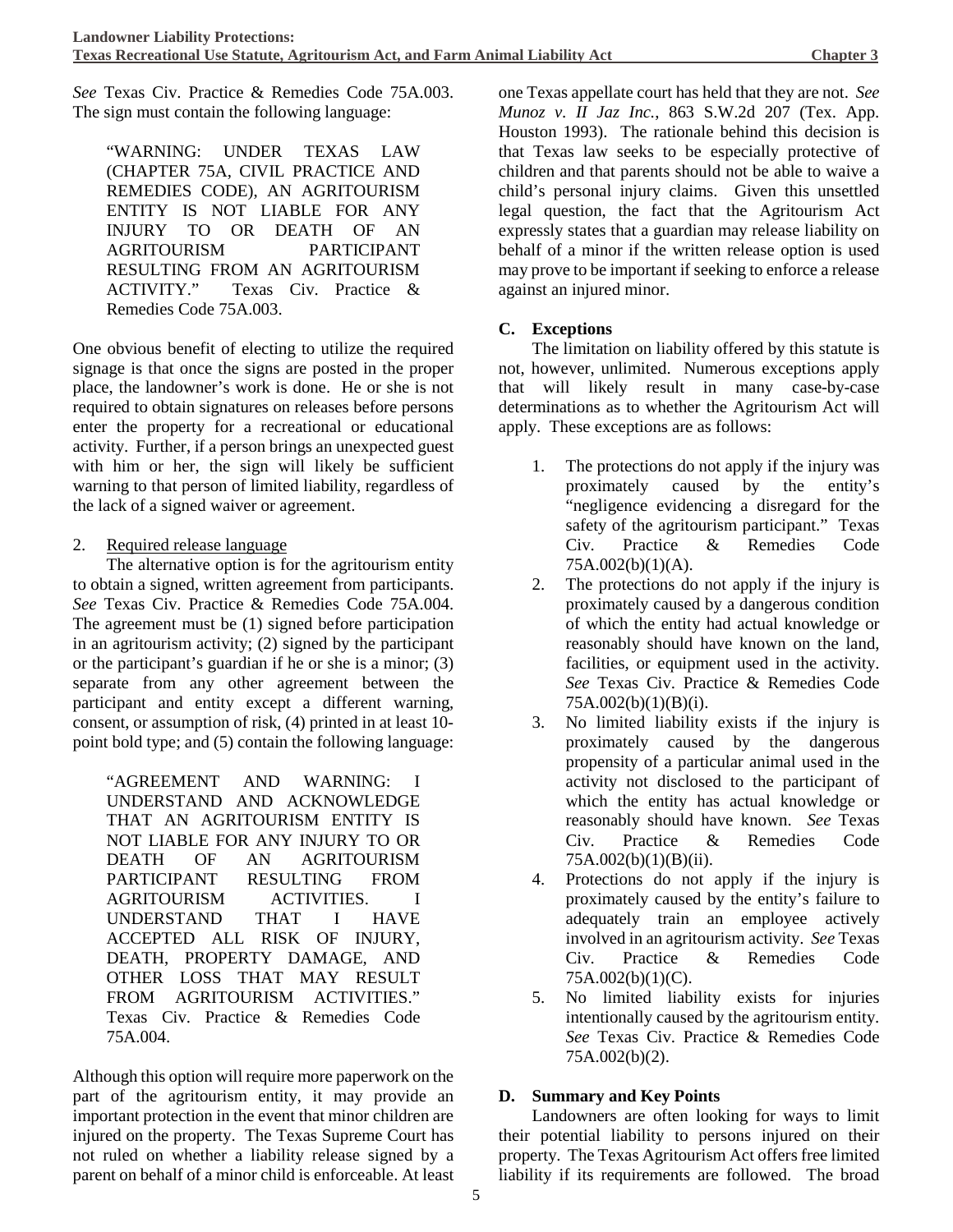definition of "agritourism activity" and "agricultural land" appear to indicate these protections will extend well beyond those activities typically thought of as constituting agritourism, and may extend to persons who enter into a hunting lease agreement and are injured while hunting on private land.

Importantly, the Agritourism Act expressly states that it is in addition to all other limitations of liability. This means that other limited liability statutes such as the Recreational Use Statute and Farm Animal Liability Act, *see* Sections III and IV, *supra*, could also apply to protect a landowner. Further, valid liability releases may still be enforceable as well.

In order to ensure protection in as many circumstances as possible, it is advisable that landowners comply with both the posted sign and written release. There are potential advantages to both options, all of which can be taken advantage of if both are utilized.

## **IV. FARM ANIMAL LIABILITY ACT**

Initially passed in 1995 as the "Texas Equine Activity Limitation of Liability Act," Texas is one of forty-six states to have passed this type of legislation. All but California, Maryland, Nevada, and New York have limited liability statutes for equine activities, although they greatly differ in detail. *See* Julie Fershtman, *Equine Activity Liability Acts* (September 24, 2015), *available at*  https://www.irmi.com/docs/default-source/afishandouts/equine-activity-liability-acts.pdf?sfvrsn=12. The purpose of these types of statutes is to encourage participation in equine activities, to ensure the public is aware of inherent risks of equine activities, and to provide limited liability to equine facility operators. *See* Terrance J. Centner, *The New Equine Liability Statutes*,

62 Tenn. L. Rev. 997, 1008 (Summer 1995) In 2011, the Texas Legislature amended the statute to apply to not only equine animals, but to all farm animals. *See* Texas Senate Bill 479, 82nd Leg. Session, 2011. The amendment became effective June 17, 2011 and applies to all causes of action accruing thereafter. *See id.* This expanded statute is important for all farm and equine animal owners as well as anyone sponsoring a livestock or horse show or event, as it may offer limited liability if a person is injured during a farm animal activity.

## **A. Statutory Definitions**

The statutory definitions can be divided into three categories: animals, activities, and persons.

- 1. Animals
	- a. *Equine animal:* An equine animal means horses, ponies, mules, donkeys or hinnys.

Tex. Civ. Practice and Remedies Code 87.001(2).

- b. *Farm animal:* A farm animal means equines, bovines, sheep, goats, pigs, hogs, ratites (including ostriches, rheas and emus), and chickens and other foul. *See* Tex. Civ. Practice and Remedies Code 87.001(2-a).
- c. *Livestock animal*: A livestock animal means an animal raised for human consumption or a farm animal. Tex. Civ. Practice and Remedies Code 87.001(6).
- 2. Activities
	- a. *Farm animal activity:* This term means farm animal shows, fairs, competitions, performances, rodeos, events, or parades involving a farm animal; training or teaching activities involving farm animals; boarding farm animals; riding, inspecting, evaluating, handling, loading, or unloading farm animals belonging to another; permitting a prospective buyer to ride, inspect, evaluate, handle, load, or unload a farm animal; or informal activities such as riding trips or hunts; shoeing horses; and veterinarians examining or administering medical treatments. *See* Tex. Civ. Practice and Remedies Code 87.001(3).
	- b. *Engages in a farm animal activity*: This term means riding, training, driving, loading, unloading, assisting in the medical treatment of, being a passenger on, or assisting a participant or sponsor with a farm animal. Expressly excluded are spectators at a farm animal activity unless the spectator is in an unauthorized area and in immediate proximity to the farm animal activity. *See* Tex. Civ. Practice and Remedies Code 87.001(1).
	- c. *Livestock show*: A non-profit event with at least two species or breeds of livestock gathered together for exhibition or competition is deemed a livestock show under the Farm Animal Liability Act. *See* Tex. Civ. Practice and Remedies Code 87.001(7).
- 3. Persons
	- a. *Farm animal professional*: This term means persons engaged in compensation for the instruction of a participant or rent to a participant of the animal for the purpose of riding, driving, or being a passenger on the animal; renting equipment or tack to a participant; examining or administering medical treatment to a farm animal as a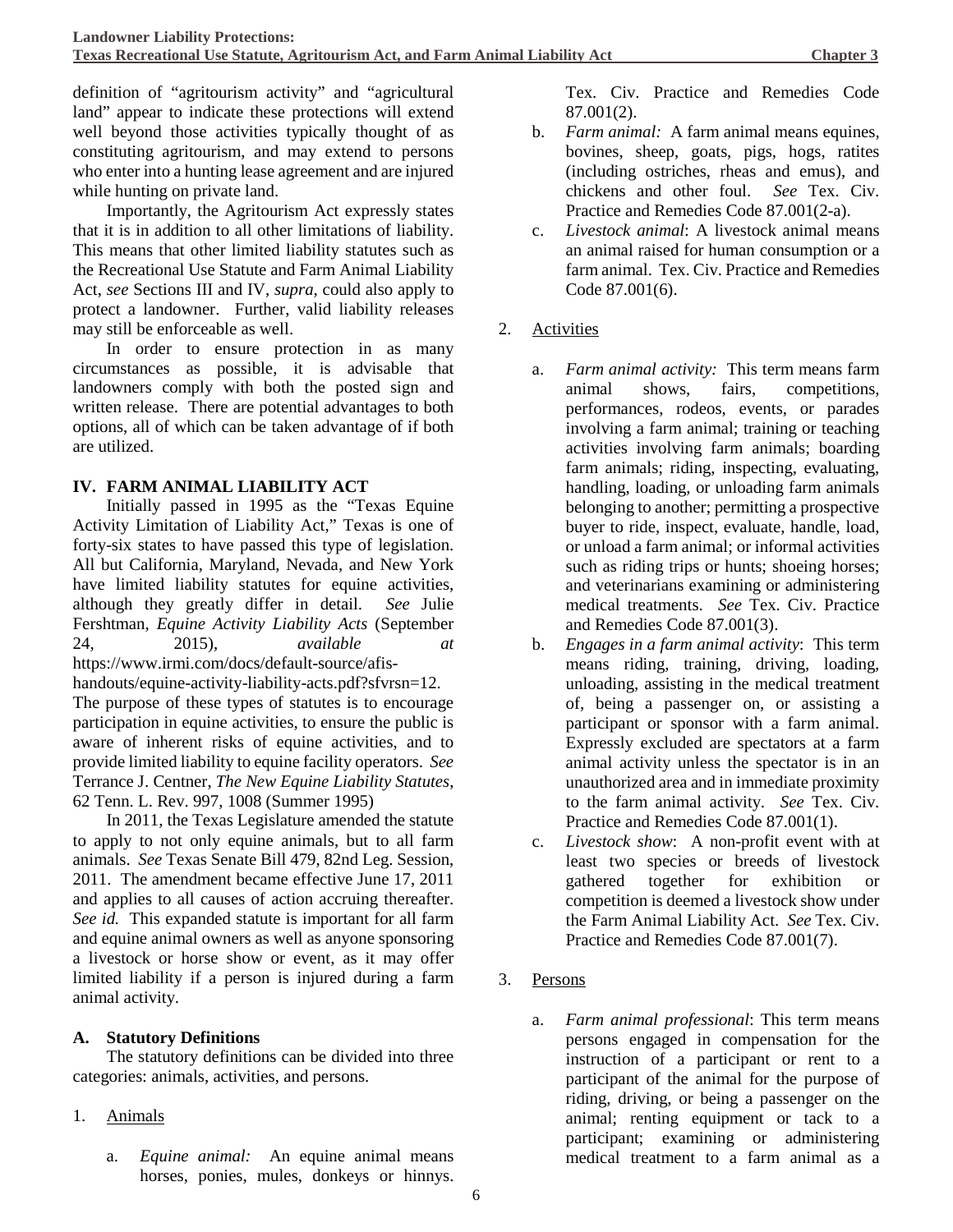veterinarian, and providing veterinarian and farrier services. *See* Tex. Civ. Practice and Remedies Code 87.001(5).

- b. *Livestock producer*: This term includes anyone who owns, breeds, raises, or feeds livestock animals. Tex. Civ. Practice and Remedies Code 87.001(6-a).
- c. *Farm animal activity sponsor*: The statute defines this as a person or group who sponsors, organizes or provides facilities for a farm animal activity, including facilities for a pony club, 4-H club, hunt club, riding club, therapeutic riding program, or high school or college class, without regard to compensation; or an operator, instructor, or promoter for facilities, including stables, clubhouses, pony rides, fairs, or arenas at which a farm animal activity is held. Tex. Civ. Practice and Remedies Code 87.001(4).
- d. *Livestock show sponsor*: Similar to the definition above, this term means a group or association that organizes or sanctions a livestock show including political subdivisions and certain nonprofit organizations. *See* Tex. Civ. Practice and Remedies Code 87.001(8).
- e. *Participant*: This definition is broken into two parts. The first applies to farm animal activities and means a person who engages in the activity without regard to the person's amateur or professional status and without regard to whether the person pays for the activity. The second portion applies to livestock shows and means a person who competes in a livestock show by showing an animal on a competitive basis or a person who assists that exhibitor. Tex. Civ. Practice and Remedies Code 87.001(9).

#### **B. Requirements for Limited Liability**

In its most basic terms, the Farm Animal Liability Act provides that defendants are not liable for property damage, injury, or death of a participant in a farm animal activity or livestock show if the injury results from risks inherent to these activities. Further, there are required signage and contractual language that must be utilized by farm animal and livestock show professionals.

#### 1. Situations where liability is limited.

Under this statute, "any persons," including those categories identified in the statute, are not liable for property damage, personal injury or death, of a participant in a farm animal activity or livestock show if that damage results from "the dangers or conditions that are an inherent risk" of a farm animal activity or

livestock show. The statute expressly identifies examples of these inherent risks. First, damages caused by a propensity of a farm or livestock animal to behave in ways that may result in personal injury or death to a person around it is included on the list. Next, injuries caused by the unpredictability of an animal's reaction to sound, sudden movement, or unfamiliar location, person, or other animal is listed an as example. Also included are damages caused by land conditions and hazards when the activity involves an equine animal, collisions between the animal and another animal or object, and the potential of a participant to act negligently that could contribute to injury of another participant. *See* Tex. Civ. Practice and Remedies Code 87.003.

The Texas Supreme Court has taken an expansive view with regard to the inherent conditions for which limited liability is available. In *L*o*ftin v. Lee,* 341 S.W.3d 352 (Tex. 2011)*,* the court explained that the statute reflects an "expansive view" of inherent risk. The examples listed in the statute cover a broad range of situations and are not exclusive. "The Act simply cannot be fairly read to limit inherent risks to those which are unavoidably associated with equine behavior. Construed so narrowly, the Act would accomplish nothing." *Id. See also Little v. Needham,* 236 S.W.3d 328 (Tex. Ct. App. – Houston 1st Dist. 2007) (court found risk to be inherent where plaintiff injured when horse collided with a tree); *See Gamble v. Peyton*, 182 S.W. 1 (Tex. Ct. App. – Beaumont 2005) (fire ants biting a horse and causing it to buck was an inherent risk of an equine activity).

2. Required warning language for farm animal professionals

As previously mentioned, the statute requires farm animal professionals and livestock show sponsors to post certain signage and include specific language in any written contracts into which they enter.

For farm animal professionals, the statute requires a sign be posted and maintained in a clearly visible location if the person manages or controls a stable, corral, or arena where the professional conducts a farm animal activity. *See* Tex. Civ. Practice and Remedies Code  $87.001(5)(a-c)$ . The same language must be clearly readable in every written contract that the farm animal professional enters into with a participant for professional services, instruction, or rental of equipment, tack, or a farm animal. *See id.*

The required language is as follows:

#### WARNING

UNDER TEXAS LAW (CHAPTER 87, CIVIL PRACITCE AND REMEDIES CODE), A FARM ANIMAL PROFESSIONAL IS NOT LIABLE FOR AN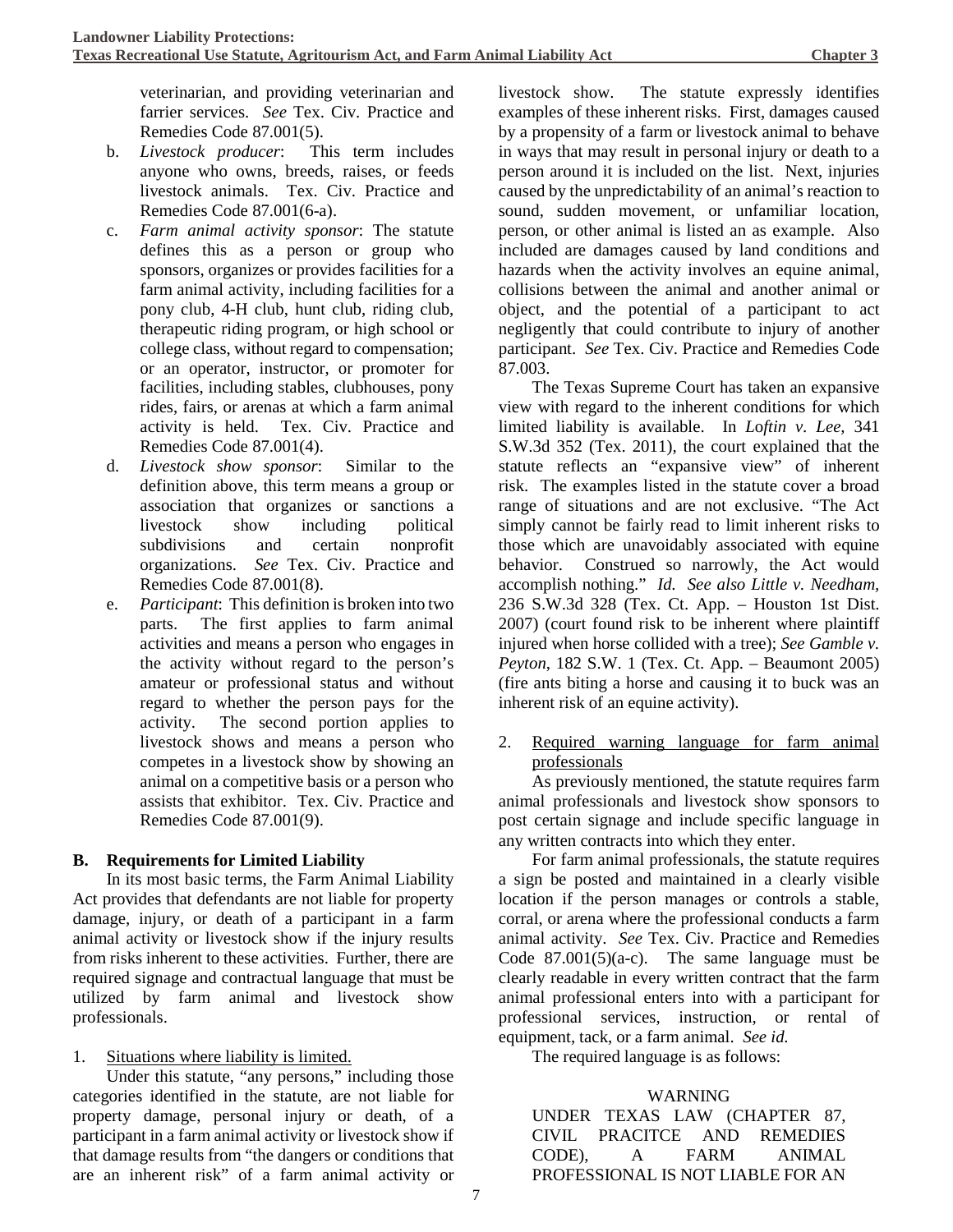INJURY TO OR THE DEATH OF A PARTICIPANT IN FARM ANIMAL ACTIVITIES RESULTING FROM THE INHERENT RISKS OF FARM ANIMAL ACTIVITIES.

3. Required warning language for livestock show sponsors

The statute also requires a livestock show sponsor to post and maintain signage if that person manages or controls a stable, barn, or arena at which a livestock show is conducted. Again, the sign must be posted in a clearly visible location near the stable, barn or arena. *See* Tex. Civ. Practice and Remedies Code 87.001(5)(df). The same language must be included in every written contract that the sponsor enters into with a livestock show participant. This warning must be clearly readable. *See id.*

The required language is as follows:

#### WARNING

UNDER TEXAS LAW (CHAPTER 87, CIVIL PRACTICE AND REMEDIES CODE), A LIVESTOCK SHOW SPONSOR IS NOT LIABLE FOR AN INJURY TO OR THE DEATH OF A PARTICIPANT IN A LIVESTOCK SHOW RESULTING FROM THE INHERENT RISKS OF LIVESTOCK SHOW ACTIVITIES.\

#### **C. Exceptions**

Like the Agritourism Act, the Farm Animal Liability Statute includes a list of exceptions. These include situations where:

- 1. Injury or death was caused by faulty equipment or tack that was provided by the defendant and knew or should have known it was faulty. *See* Tex. Civ. Practice and Remedies Code 87.001(4)(1).
- 2. The defendant provided the farm animal to the participant and the defendant failed to make a reasonable effort to determine the ability of the participant to safely engage in the activity. *See* Tex. Civ. Practice and Remedies Code 87.001(4)(2). The Supreme Court clarified that the Act does not require "a formal, searching injury." *See L*o*ftin v. Lee,* 341 S.W.3d 352 (Tex. 2011) In that case, the fact that the defendant knew the plaintiff raised horses for years, had no trouble mounting the horse, and seemed to be getting along fine on the ride was sufficient inquiry to defeat the application of this exception. *See id*.
- 3. The injury was caused by a latent condition of the land and the defendant knew of such

condition but failed to warn the participant. *See* Tex. Civ. Practice and Remedies Code 87.001(4(3). *See Gamble v. Peyton*, 182 S.W. 1 (Tex. Ct. App. – Beaumont 2005) (fire ants on the property were not proof of a dangerous latent condition on the land and, even if they were, the defendant's statement that he was having a lot of trouble with ants was sufficient warning to the rider).

- 4. The defendant committed an act or omission with willful or wanton disregard for the safety of the participant, which caused the injury. *See* Tex. Civ. Practice and Remedies Code 87.001(4). Courts have taken a limited view of this exception, requiring conscious disregard for the participant's safety in order for the exception to apply. *See Little v. Needham,* 236 S.W.3d 328 (Tex. Ct. App. – Houston 1st Dist. 2007) (plaintiff claimed wanton and willful disregard where defendants had never owned a stable before and did not conduct a safety inspection; court found this not to be wanton or willful conduct, which required a conscious indifference to the welfare of an injured person).
- 5. The defendant acted intentionally in causing the injury. *See* Tex. Civ. Practice and Remedies Code 87.001(4)(5).
- 6. The defendant allowed or invited a noncompetitor to participate in an activity connected with livestock and the injury resulted from this participation. *See* Tex. Civ. Practice and Remedies Code 87.001(4)(6).

Oftentimes, these exceptions may lead to factual questions sufficient to prevent a defendant from being awarded summary judgment. For example, in *Johnson v. Smith*, 88 S.W.3d 729, 732 (Tex. Ct. App. – Corpus Christi 2002), the court found factual questions existed as to whether the horse owner reasonably determined the ability of the plaintiff to safely engage in the activity at issue or whether the horse owner acted willfully in failing to warn the independent contractor. The facts leading to this decision were the stallion that injured the plaintiff was kept separately, the other employees were afraid of the horse, and the stallion was extremely and increasingly aggressive. Evidence showed that he lunged at people who got near him and were not handled much because of this. Thus, this question was referred back for a jury trial. *See also Hilz v. Riedel,* 2012 WL 2135648 (Tex. Ct. App. – Ft. Worth June 14, 2012) (not designated for publication) (factual issue existed with regard to the defendant's effort into determining the ability of the participant to safely engage in the activity).

One additional issue has frequently made its way to the courts. Does the Farm Animal Liability Act apply if